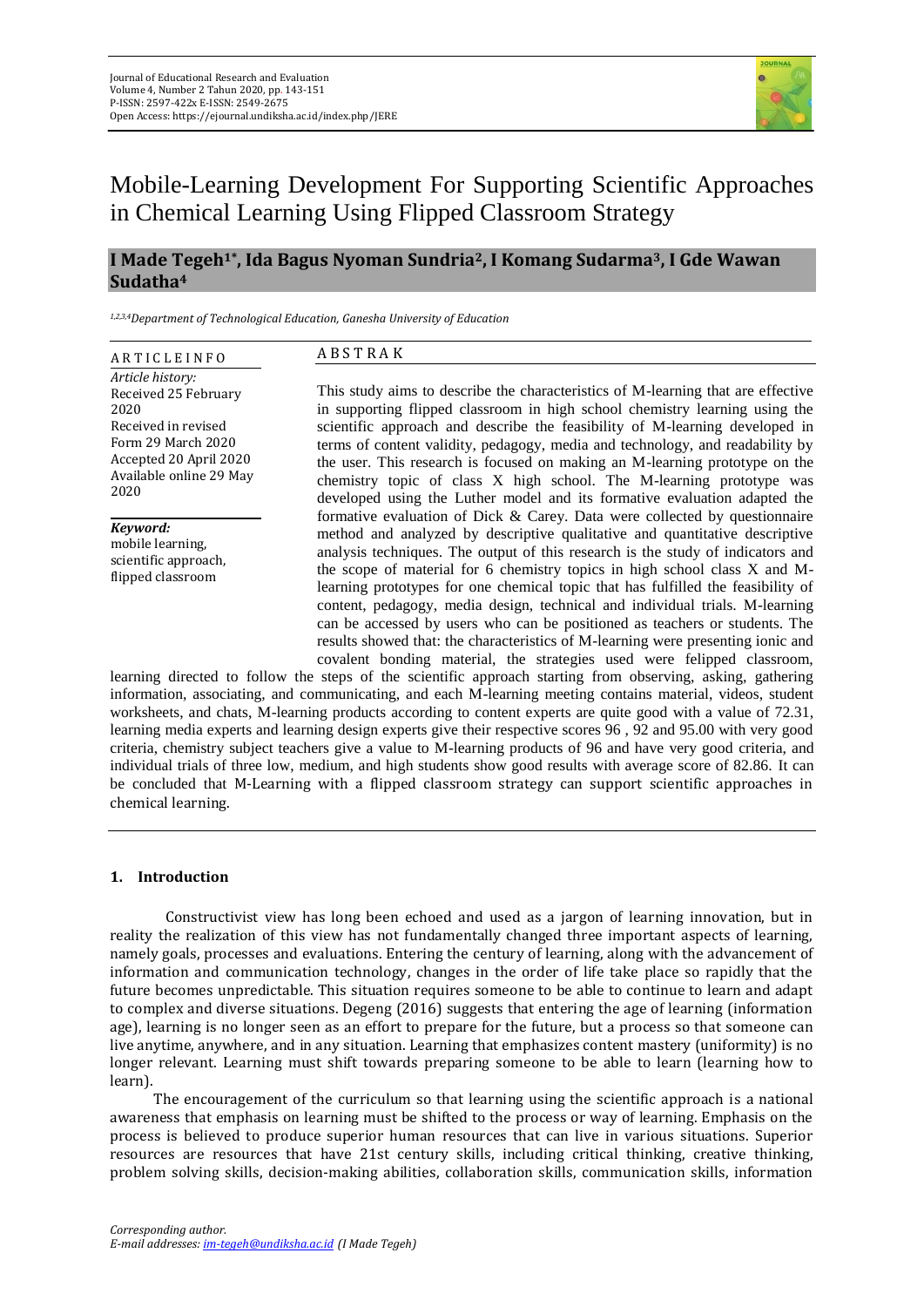literacy, media, and technology (Roblyer & Doering, 2013). Learning objectives must be shifted towards achieving goals to produce superior resources above.

Although the curriculum has long encouraged student learning centered using a scientific approach (KTSP and K13), the implementation of this approach in the field has not yet been realized. The survey conducted by Kirna, et al. (2015) showed that only 55.2% of teachers (from 26 chemistry teachers in Bali) stated that they implemented a scientific approach with a range of 5% to 90% of chemical topics in high school. That is, among these teachers, there are teachers who are very rare and some who are quite intensive in implementing this approach. The deepening results of these facts show that the actual implementation of learning is not in accordance with the scientific approach. In contrast to the findings of Kirna (2007) who argued that the main obstacle of teachers was the lack of facilities/infrastructure, the Kirna survey (2015) found that the main constraints raised by teachers were no longer facilities / infrastructure, but (1) lack of student motivation and inquiry abilities. this approach does not work, (2) long time is needed while the available time is limited, (3) lack of learning resources that support the scientific approach, (4) practicum requires a large amount of energy, while the effect on student mastery is not worth the effort needed, and (5) the ability of teachers to lack in developing supporting learning resources. Findings of Kirna et al. supports that suggested by Sanjaya (2009) that besides technical constraints, there are also cultural constraints, namely teachers are not accustomed to managing learning using a scientific approach and have confidence that this approach is not effective. This is what causes the curriculum to be only "dashing on paper", but its implementation always falls on learning that is teacher centered which preserves receptive learning culture.

Expectations to develop superior, character and capable of competing human resources cause the receptive learning culture of students to be shifted to an active and productive learning culture and foster a spirit of lifelong learning. The main constraints experienced by teachers must be found solutions in applying scientific approaches, such as lack of supporting learning resources, limited time, and low student motivation. In this connection, two essential things that are done are (1) creating an environment / learning resource that stimulates learning, and (2) innovating learning strategies using an efficient scientific approach and can motivate student learning.

The progress of ICT today is very potential to develop a learning environment that facilitates student learning centered using a scientific approach. The progress of ICT has made it easier to develop rich learning resources and learning tasks. The progress of ICT has entered the 4th era (Roblyer & Doering, 2013), an era of mobile technology, social media, and open source characterized by ease and speed in internet access. This era makes e-learning increasingly powerful to use in learning. This mobile era has directed personalize learning because someone has been able to access his own information (bring your own device, BYOD). All the advantages of computers can be transferred to mobile technology so that the creation of a mobile-based learning environment is very prospective because ownership of mobile technology has been very widespread, from children to the elderly.

The journey of utilizing ICT technology in learning does not necessarily prove its promising superiority. No matter how sophisticated technology, technology is not a magic wand that can easily solve problems. Technology does not by itself (stand alone) provide its effectiveness in learning. The effectiveness of technology depends on how the technology is integrated or utilized in learning (Roblyer, 2013). Capital wealth information format in an e-learning and also various features of learning activities is not enough to make ICT superior in learning.

Some research findings report that ICT utilization provides inconsistent results (Passerini, 2007). These inconsistent results are partly due to (1) the low quality of ICT-based learning resources used and (2) the inaccuracy of the integration strategy in learning. Leacock and Nesbit (2007) found that most of the quality of online learning environments is low, content quality standards are low and have not been designed according to the characteristics of the subject and pedagogy. Barger & Byrd (2011) suggest that the most important thing in determining the success of online learning is the availability of the right online learning environment.

The second important factor that determines the effectiveness of ICT utilization is the strategy of integration in learning. Recent research findings indicate that Blended Learning (BL), a learning delivery strategy that combines the advantages of online and face-to-face learning, is very prospective to improve the quality of the learning process (Demirci, 2010; Kim & Bateman, 2010; Shroff, & Deneen, 2011 ; Rosenthal & Weitz, 2012; Florida, 2012). The research findings (Kirna et al., 2015) also showed the effectiveness of the use of BL in high school chemistry learning seen from the improvement in learning outcomes, even though students' online activities were not optimal. The results of student responses indicate that the motivation of high school students in Bali learns to use high ICT and learning using a scientific approach delivered in a manner that encourages and facilitates their learning. Some of the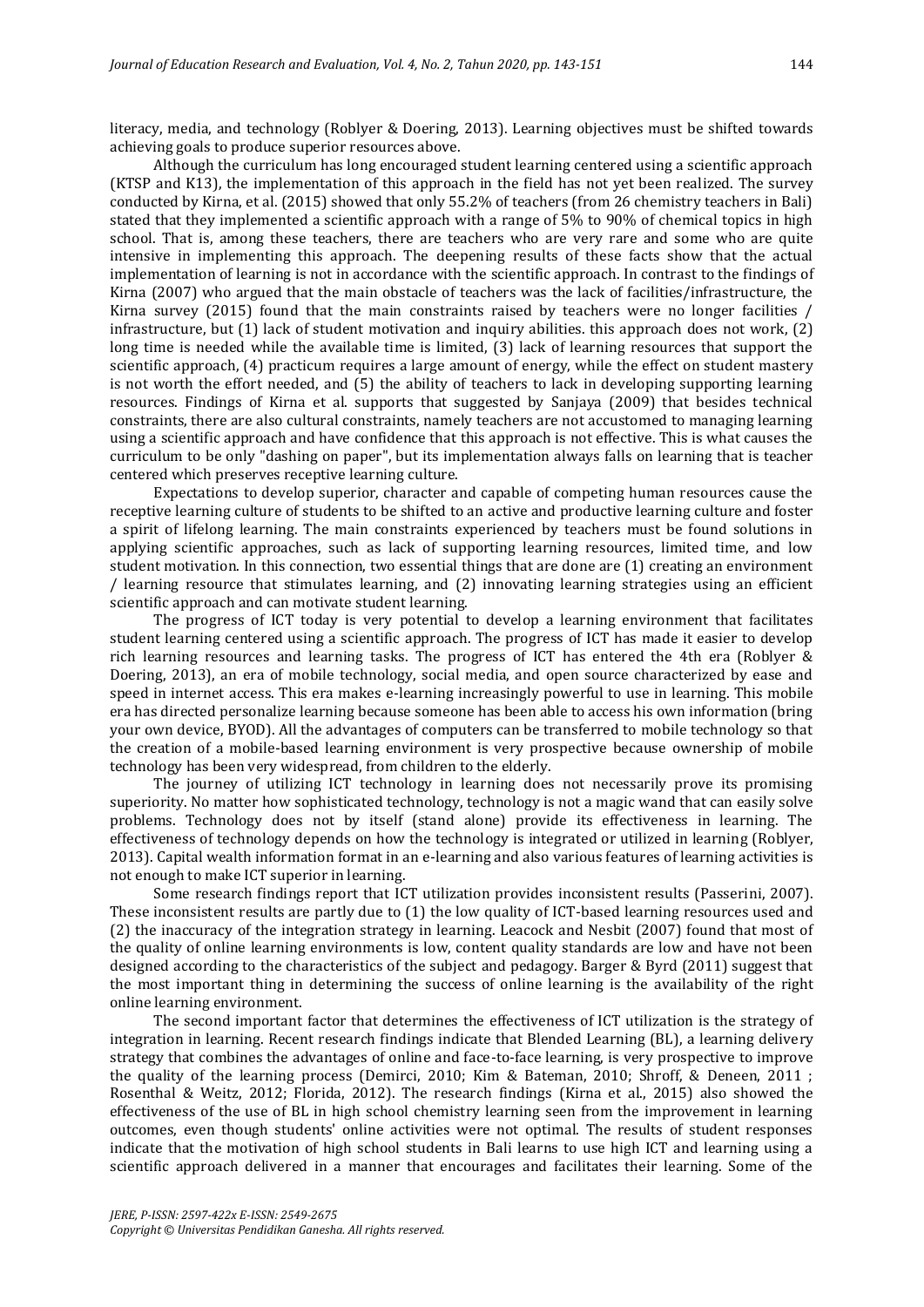obstacles that have caused optimal online activity are (1) the problem of laptop ownership (students have an android mobile phone, but not all students have a laptop), (2) important materials such as flash animation / simulation can only be accessed with a laptop, cannot accessed using mobile phones, (3) discussions in online forums are less desirable because students prefer social media to discussion.

One of the blended learning strategies that is currently being the focus of research is flipped classroom (reverse class) (Garza, 2014). Flipped class is a BL strategy where students learn independently through video tutorials and / or other information and work on online learning tasks, while in class face to face students discuss the task and discuss new assignments. The results of research on flipped classroom show that this strategy is effective (Bishop & Verleger, 2013). The results of the Garza review (2014) show that flipped classroom is superior in time efficiency and encourages active learning and deep learning (Danker, 2015). Therefore, the application of this strategy has the potential to solve the less optimal problem of applying the scientific approach in national education. A number of piloting programs have been carried out by applying flipped class in educational institutions (Danker, 2015). Like elearning, the effectiveness of flipped classroom is determined by the quality of the online learning environment used.

The success of online learning also requires students who are self-directed, self-regulated, selfdeciplined, confortable with written communication, have the character of information sharing, and have technical technology skills (Dabbagh & Ritland, 2005). Unfortunately, except for technological technical skills, the above abilities are not shared by students. The above abilities must be built into national education. Shifting receptive learning patterns into actively productive ways to develop 21st century skills must change learning strategies. The application of BL, such as flipped classroom supported by the right learning environment is a solution that cannot be avoided. The right learning environment is a learning environment that gives students the freedom to learn and control / regulate their own learning. The learning environment is not enough to only facilitate learning (to facilitate learning), but encourages learning to occur, even fosters learning (Degeng, 2016). Here, the learning environment based on mobile learning is the right choice.

## **2. Methods**

M-learning development adapts the Luther Model (1994) which consists of the concepts, design, collecting materials, assembly, testing, and distribution stages. The testing phase, namely beta testing adapts the formative test of Dick, Carey, & Carey (2001).



Picture1**.** Luther Model Step

Based on Figure 1 it is known that the development of M-Learning with the Luther Model consists of six steps. Luther Model consist of six steps: concept, design, material collecting, assembly, testing, distribution. The first stage is concept. At this stage, the result is a curriculum analysis (content standards, process and evaluation), a team of FGD with chemistry teachers reviewing online content (Kirna, et al, 2016) to establish indicators, material coverage, and learning context, as well as macro and micro pedagogy.

In the second stage, what the researcher does is the design stage. The result is making a program map (program mapping), making a video tutorial scenario, making an M-mobile flow chart to fit the Flipped classroom. In the third stage, the Luther Model is material collecting. This stage is done to make learning objects in accordance with those already designed in the mapping program, such as video tutorials, animations / simulations, text material, and images.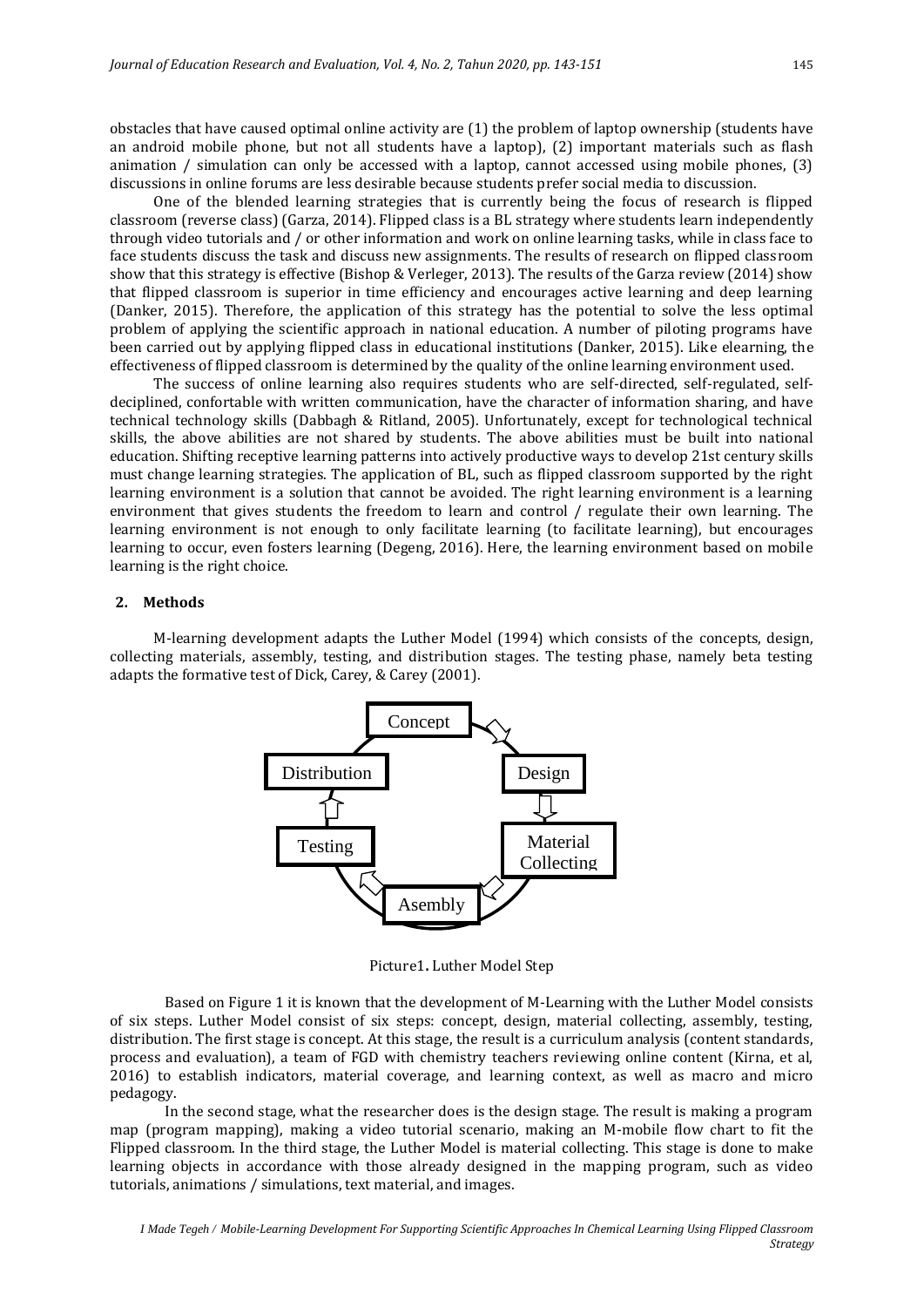The fourth step is assembly. This stage is carried out to arrange all learning objects according to the M-learning structure. The fifth stage is testing. At the Testing stage, formative tests are carried out in the form of (1) content expert and pedagogical evaluations, media, and practitioners as well as (2) individual trials. The sixth distribution step in the first year has not yet been implemented because the product development only reached a prototype that needed more extensive testing.

In this study, the qualitative data obtained were analyzed until the study was used as a reference to make M-learning protoypes on one class X high school chemistry topic. Qualitative and quantitative data from the results of evaluations / expert input and users (practitioners / teachers and individual student tests) analyzed descriptively to look at the feasibility of content, pedagogy, media and technical design, and the level of practicality (practicality) of online content as well as material for improving the Mlearning prototype.

# **3. Result and Discussion**

# **Product Description of Teaching Materials**

Based on the steps in developing the Luther Model, the first step is the concept step. In this step, an analysis of Curriculum 2013 was conducted on Chemistry Class X High School subjects. The analysis activity was carried out through Focus Group Discussion (FGD) researchers, chemists, and high school chemistry teachers in class X. The chemist invited to the FGD was a lecturer in the Department of Chemistry, Faculty of Mathematics and Natural Sciences, Universitas Pendidikan Ganesha on behalf of Dr. Siti Maryam, M.Pd. and Dr. I Dewa Ketut Sastrawidana, S.Si., M.Sc. Chemistry subject teachers invited in the FGD are (1) two teachers of SMAN 1 Singaraja on behalf of Kadek Ratna Widiastuti, S.Pd. and Ida Ayu Putu Widiartini, M.Pd. and (2) two teachers of SMAN 2 Singaraja in the name of Ni Made Parseni, S.Pd. and Drs. I Made Arya Kertawan, M.Pd.

The initial plan for the proposed study was targeted at setting indicators, material coverage, and learning contexts, as well as macro and micro pedagogues for six topics in high school Chemistry class X subjects. In the implementation of the FGD it was agreed to review all topics of the Class X High School Chemistry subjects. Thus, from the target of six topics the assessment of indicators and material changed to nine topics. The nine topics are (1) the nature of chemistry and the scientific method, (2) development of atomic models and atomic structures before modern atoms, (3) atomic structure of quantum mechanics, (4) elemental peroidic systems, (5) ionic and covalent bonds, (6) molecular forms, (7) polarity, (8) metal bonds, and (9) forces between molecules.

The results of the analysis of indicators and Chemistry subject matter in class X SMA in semester I were conducted in stages, namely (1) the division of Chemistry subject units in class X SMA in the first semester, (2) examples of material analysis, and (3) analysis of the indicators and learning activities On each topic of knowledge that is built includes four main things, namely factual, concepts, principles / theory / law / model, and procedural. Some input from high school teachers in FGD activities is presented in Table 1.

| No. | <b>Teacher</b> | Comment                                                                                      |  |
|-----|----------------|----------------------------------------------------------------------------------------------|--|
|     | A              | The Born Haber cycle, just introduced because it requires a lot of time                      |  |
|     |                | Hybridization Theory, only simple examples are introduced.                                   |  |
|     | B              | Ways to determine the formal content of an element in its compounds (This is<br>semester II) |  |
| 3   | A & C          | Principles / Theories / Laws / Models: plus (1) Modern Atomic Models and (2)                 |  |
|     |                | Orbital                                                                                      |  |
|     |                | On the concept added: Ionization reactions in the formation of ion charges                   |  |
|     |                | In the Procedure added: How to write the process of forming ion bonds and chemical           |  |
|     |                | formulas of compounds                                                                        |  |
|     |                | Principle: plus full and half rules                                                          |  |
|     |                | Procedure: plus How to determine elemental periodicity                                       |  |

| <b>Table 1.</b> Teacher' Comment about Indicator and Content |  |  |
|--------------------------------------------------------------|--|--|
|--------------------------------------------------------------|--|--|

In the analysis and study with the research team, it was decided to make one topic in the first semester Chemistry class X as the topic at M-Learning. The topic decided to be M-Learning is ion and covalent bonds. Thus, the first characteristic of M-learning is presenting ionic and covalent bonding material.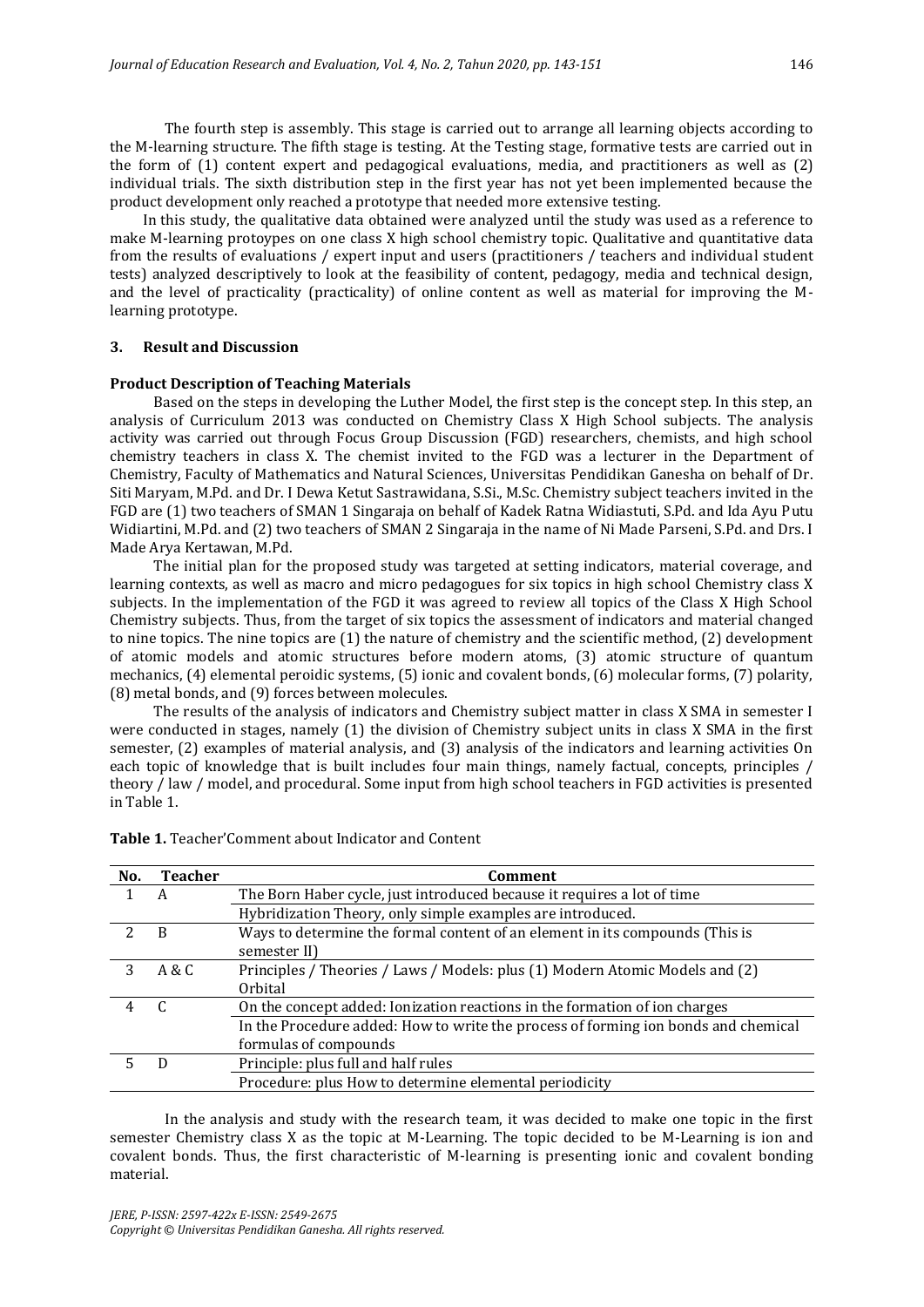Learning through M-learning includes two meetings. Each meeting contains videos about material content, Student Worksheets (LKS), and space for chatting or communicating with each other between teachers and students as well as students and students. Videos and worksheets can be accessed through smart media mobile phones, so that wherever and whenever students can learn according to their wishes. Learning with this system requires students to learn actively and independently. They watch videos, read material, work on worksheets outside class meetings. During class meetings students and teachers discuss the things that have been learned and the tasks that have been done and the tasks ahead. This strategy is very in line with the nature of Curriculum 2013 which emphasizes student-centered learning. Students must actively learn and organize themselves to use the time to study independently.

There are some effect of using flipped classroom strategy on the academic achievement. Elian & Hamaidi (2018) show that there are statistically significant differences in the Mean on the academic achievement test attributed to the teaching strategy, in terms of the members of experimental group. Elementary and secondary teacher feel positive about the use and the importance of mobile technology in the classroom (Jong & Anderson, 2018). Chung & Lee (2018) show that the flipped learning approach and results of the analysis conducted found that flipped learning improve learning motivation and attitudes. Anohah, Oyeler, & Suhonen (2017) based on metanalysis research show that the author's study reveals that mobile learning in computing education has the potential to increase several affective traits of learners.

#### **Validation Analysis of M-Learning Product**

The feasibility of M-learning is seen from the validity of the content experts, learning media expert, and the learning design expert carried out through expert test activities or expert judgment. Content experts giving a total score of 47. Learning media expert giving a total score 63 and the learning design expert giving a total score of 63.

## **Advantages**

The development of M-Learning carried out using the Luther Model. In the concept step, the results are found in curriculum analysis (content standards, process and evaluation), FGD teams with chemistry teachers review online content (Kirna, et al, 2016) to establish indicators, scope of material, and learning context, as well as macro pedagogy and micro. In the design steps are making program mapping, making video tutorial scenarios, making M-mobile flowcharts to fit the Flipped class. The third step of the Luther Model is gathering material. These steps are carried out to make learning objects according to what has been designed in the mapping program, such as video tutorials, animations / simulations, text materials, and images. In the initial steps carried out to arrange all learning objects in accordance with the structure of M-Learning. At the Testing stage, formative tests are carried out in the form of (1) content expert and pedagogical evaluations, media, and practitioners as well as (2) individual trials. The distribution phase in the first year was not yet implemented because product development only reached prototypes that needed more extensive testing. The advantages of M-Learning are learning through Mlearning includes two meetings. Each meeting contains videos about material content, Student Worksheets (LKS), and space for chatting or communicating with each other between teachers and students as well as students and students. Videos and worksheets can be accessed through smart media mobile phones, so that wherever and whenever students can learn according to their wishes. Learning with this system requires students to learn actively and independently. They watch videos, read material, work on worksheets outside class meetings. During class meetings students and teachers discuss the things that have been learned and the tasks that have been done and the tasks ahead. This strategy is very in line with the nature of Curriculum 2013 which emphasizes student-centered learning. Students must actively learn and organize themselves to use the time to study independently.

#### **Teachers' Response Analysis**

Evaluation of the teacher responses to the M-Learning product is done by giving a questionnaire to assess the M-Learning. Based on the recapitulation of the results of the analysis of teacher responses to the teaching of M-Learning, the total score given by the teacher to the M-learning product is 48, so the value given is 96. This means that the M-learning product is in very good criteria. Qualitatively the teacher gives some comments and suggestions for improving the M-learning product.

# **Student's Responses Analysis**

Evaluation of student responses to M-Learning products is done by giving questionnaires to assess the M-Learning. Student response data obtained through M-Learning trials to three students. Based on data analysis from the data that has been done, it is known that the first, second, and third students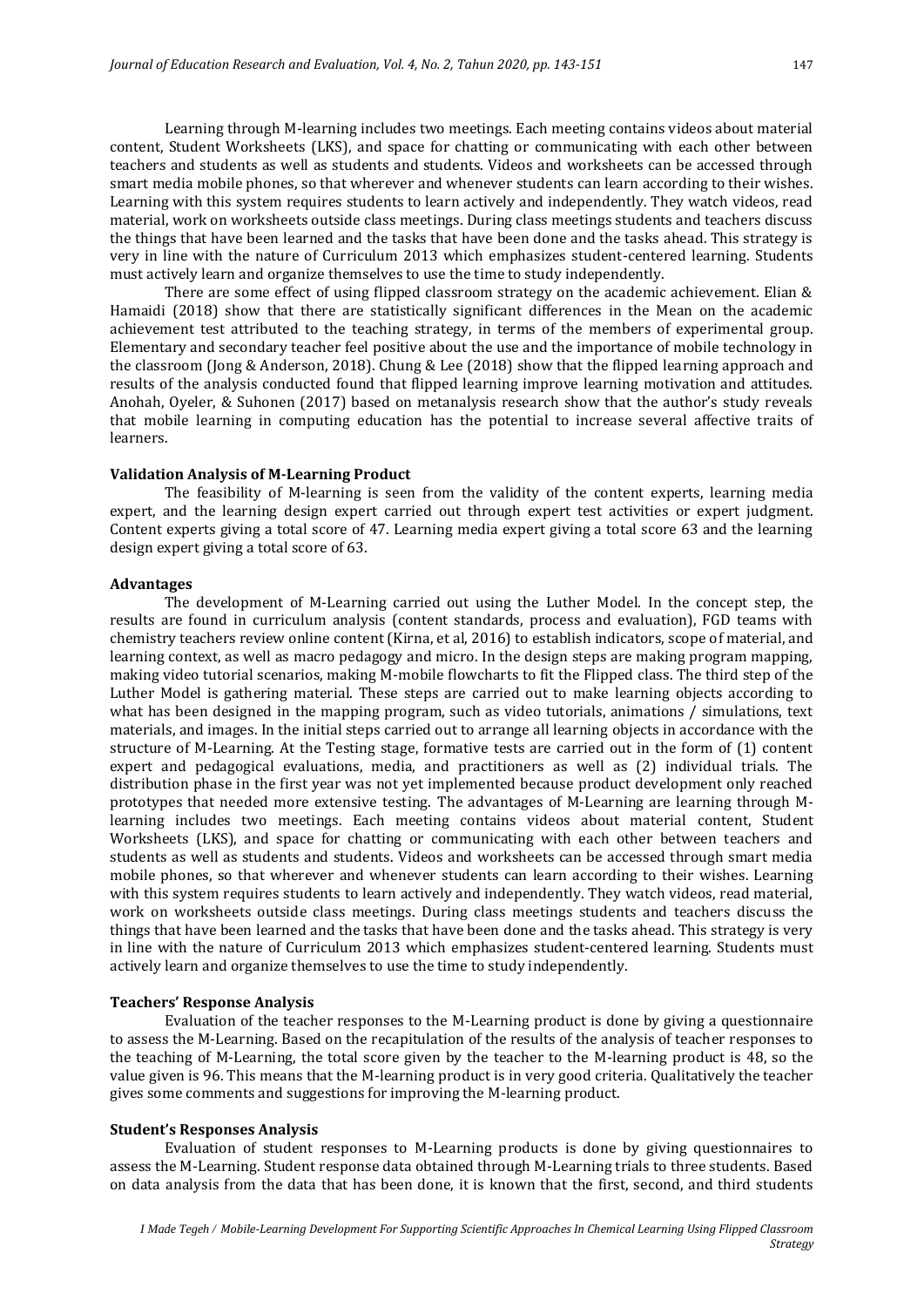give an assessment with each total score of 60, 59, and 55. Thus the value given by students is 85.71; 84.29; and 78.57. The mean assessment of M-learning products by students was 82.86. This means that Mlearning products based on the assessment of students are in good criteria

## **Discussion**

Based on the results of the validation analysis by the content expert, the contents contained are appropriate. The subject matter expert gave a score of 72.31. This value is converted to a five-scale Benchmark Reference (PAP). Based on the conversion results it is known that the value or level of achievement of M-learning of 72.31 is at the level of achievement of 65% -74. This means that M-learning products according to content experts have good criteria. Furthermore, based on inputs qualitatively carried out revisions to the M-learning product. Revisions made to M-learning products include the addition of Competency Standards, Basic Competencies, and learning objectives. Material that is too long to be edited again to make it simpler. Covalent bonding material and examples are developed further, so that they are more easily understood by students. Finally, the revision in accordance with the content expert input is to look at the sentences on the student worksheet to make it more connected and meaningful.

Based on the results of the analysis, learning media experts gave a value of M-learning products of 96.92. When converted to the five-benchmark Benchmark Assessment Criteria, the value is in the range of 90-100. This means that M-learning products have very good criteria.

The results of the data analysis of the learning design expert questionnaire sheet, the assessment given by the learning design expert is 95. This means that the M-learning product seen from the learning design has very good criteria because the value is in the range of values 90-100. Learning design experts do not provide advice or input, but provide comments that M-learning is very good and supports students to learn actively and independently.

Then based on the results of teacher's assessment analysis, it was concluded that the worksheets in the form of video shows to distinguish the properties of ionic and molecular compounds are easily understood, especially regarding the electrical conductivity properties between FeCl3 and paraffin.

Based on the results of the assessment by the first student, it was concluded that learning by using mobile learning is very fun, but the concept used must be even more interesting so that students are more interested in learning. Based on the results of the second student assessment, it was concluded that from mobile learning I can remember and master the subject matter well and based on the assessment of the third student it is concluded that mobile learning that contains this video media can easily understand the material presented, easy to remember the material taught by my teacher at school

In general, it can be seen that the results of the assessment both from the experts and the results of the trial to a teacher and three students of class X SMAN 2 Singaraja have met the indicators of success in either category. Based on these results it can be said that the development of innovative teaching materials such as the development of M-Learning can support a scientific approach in chemistry learning using a flashed classroom strategy.

Assessment of M-Learning acceptance can be seen from the results of the questionnaire analysis of teacher and student responses. The total score given by the teacher to the M-learning product is 48, so the score given is 96. This means that the M-learning product is in very good criteria. Student responses to M-Learning can be seen from the results of the questionnaire analysis. The first, second, and third students gave an assessment with a total score of 60, 59, and 55 respectively. Thus the scores given by the students were 85.71; 84.29; and 78.57. The mean assessment of M-learning products by students was 82.86. This means that M-learning products based on the assessment of students are in good criteria. From the results of the average score of student and teacher responses to M-Learning are in the good and very good categories so it can be concluded that M-Learning can be well received by teachers and students. From the description above, it can be clearly seen that the development of M-Learning can support a scientific approach to learning chemistry using a flashed classroom strategy.

The discussion above implies that the development of M-Learning with a flipped classroom strategy has good qualifications. This is in line with research (Angglin, et al., 2004); Tversky, 2005); Kirna, 2004; Kirna, 2007, Falvo, 2008) who found that the use of visualization (multimedia) in science science learning, especially chemistry, excels in improving learning outcomes. Other research by (Turkmen, 2007; So Kong, 2008; Kirna, 2009; Kirna 2010; Wijaya, Kirna, Suardana, 2012) namely the use of ICT / multimedia offline is also effective to support inquiry-based learning. Research conducted (Florida 2012; Rosenthal & Weitz, 2012; Kirna, 2013; Kirna, 2014) found that blended learning (BL), which is a combination of online learning and face-to-face learning was reported to be effective. Kirna, et al (2015) develop online content for high school chemistry learning to support the scientific approach delivered in BL. Online content is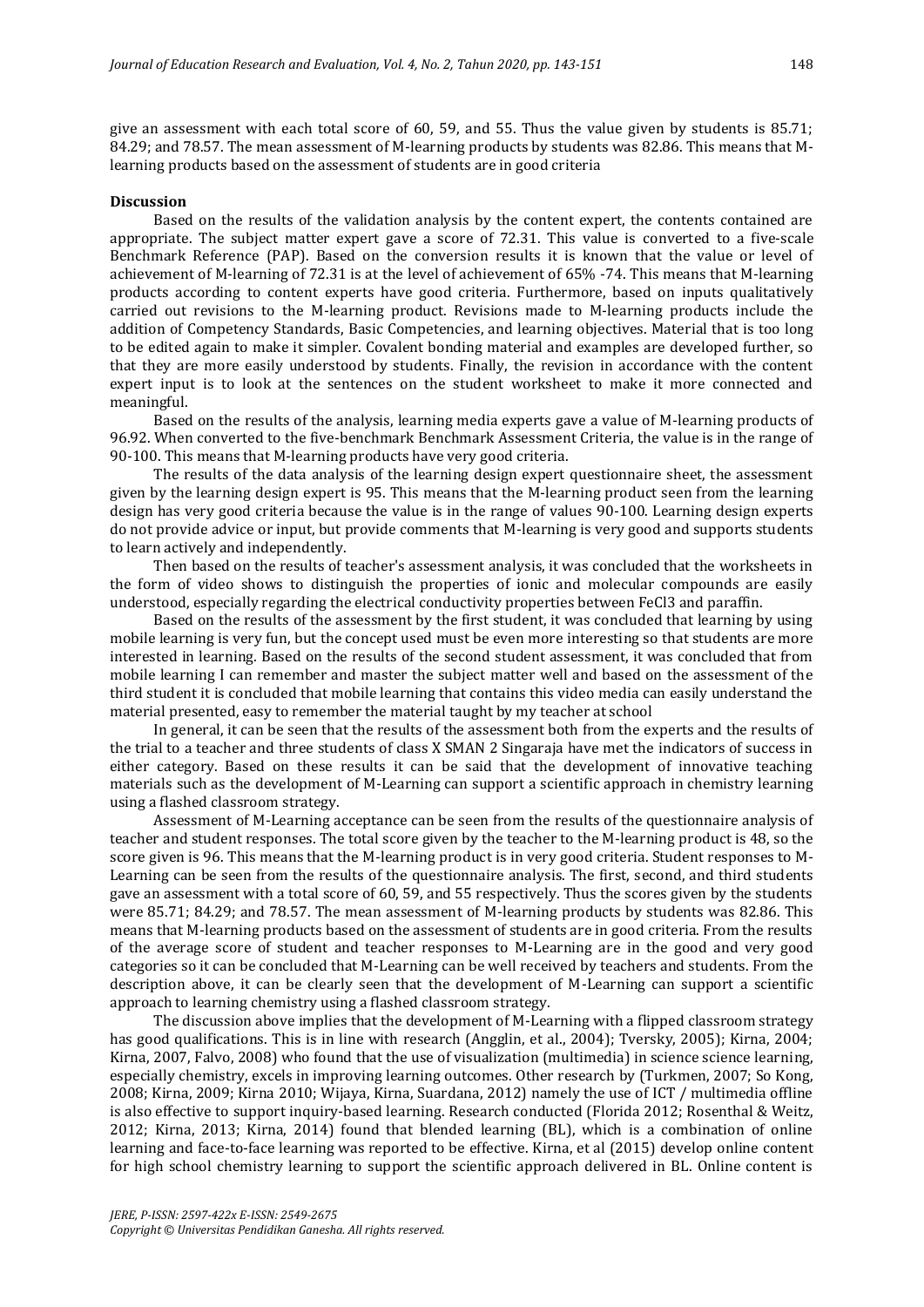developed by considering the characteristics of chemical studies that synchronize macroscopic studies, sub-microscopy, and symbols so that visualization becomes an important component in online content. Online content also contains learning activities (LKS) to facilitate student inquiry and contains online discussion and self-evaluation facilities. Kirna, et al. 2015 showed that the online content design developed was a good reference in developing an online learning environment to support a scientific approach. Thus, it was found that the development of M-Learning with a flipped classroom strategy could support scientific approaches in learning chemistry.

#### **4. Conclusion**

Development of M-Learning produces products that have good qualifications. This M-Learning acceptance assessment can be seen from the results of the teacher questionnaire analysis and student responses to the M-Learning trial. The total score given by the teacher to the M-learning product is 48, so the value given is 96. The student's response to the M- Learning can be seen from the results of the questionnaire analysis. The first, second, and third students gave an assessment with a total score of 60, 59, and 55 respectively. Thus the scores given by the students were 85.71; 84.29; and 78.57. The mean assessment of M-learning products by students was 82.86. So it can be concluded that M-Learning can be well received by teachers and students. Most importantly, the development of M-Learning with a flipped classroom strategy can support scientific approaches in chemical learning.

#### **References**

- Anglin, G. J., Vaez, H. & Cunningham, K. L. 2004. Visual Representations and Learning: The Role of Static and Animated Graphics. Dalam David H. Jonassen (Ed.). *Handbook of Research on Educational Communications and Technology* (hlm. 865-916). Mahwah: Lawrence Erlbaum Associates.
- Anohah, E., Oyelere, S. S., & Suhonen, J. 2017. Trends of mobile learning in computing education from 2006 to 2014: A systemic review of research publications. *International Journal of Mobile and Blended Learning*, 9(1): 16-19.
- Baser, M. 2006. Promoting Conceptual Change through Active Learning Using Open Source Software for Physics Simulations. *Australasian Journal of Educational Technology*, 22(3): 336-354.
- Bishop, J. L., & Verleger, M. A. 2013 The Flipped Classroom: A Survey of Research. 120th Annual Conference & Exposition, June 23-26: Atlanta.
- Chung, E.J & Lee, B.H. 2018.The effects of flipped learning on learning motivation and attitudes in a class of college physical theraphy students. *Journal of Problem-Based Learning*, 5(1): 29-36.
- Danker, B. 2015. Using Flipped Classroom Approach to Explore Deep Learning in Large Classroos. The IAFOR Journal of Education, 3(1): 171-186.
- Dasna, I.W. 2005. *Kajian Implementasi Model Siklus Belajar (Learning Cycle) dalam Pembelajaran Kimia.* Makalah Seminar Nasional MIPA dan Pembelajarannya, FMIPA UM – Dirjen Dikti Depdiknas, 5 September 2005.
- Degeng, I N.S. 2016. Revolusi Mental Pendidikan Guru untuk Memperbaiki Kualitas Pembelajaran. Procceding KONASPI 8. Diselenggarakan pada 12-15 Oktober 2016: Jakarta.
- Dick, W., Carey, L., & Carey, J.O.2001 The Systematic Design of Instruction (Fifth Ed).New York: Longman.
- Elian, S. A. & Hamaidi, D.A. 2018. The effect of using flipped classroom strategy on the academic achievement of fourth grade students in Jordan. *iJET*, 13(2): 110-125.
- Florida, J. (2012). Analogy-Integrated e-Learning Module: Facilitating Students' Conceptual Understanding. *Journal of Computers in Mathematics and Science Teaching, 31*(2), 139-157.
- Falvo, D. 2008. Animations and Simulations for Teaching and Learning Molecular Chemistry. *International Journal of Technology in Teaching and Learning,* 4(1): 68-77.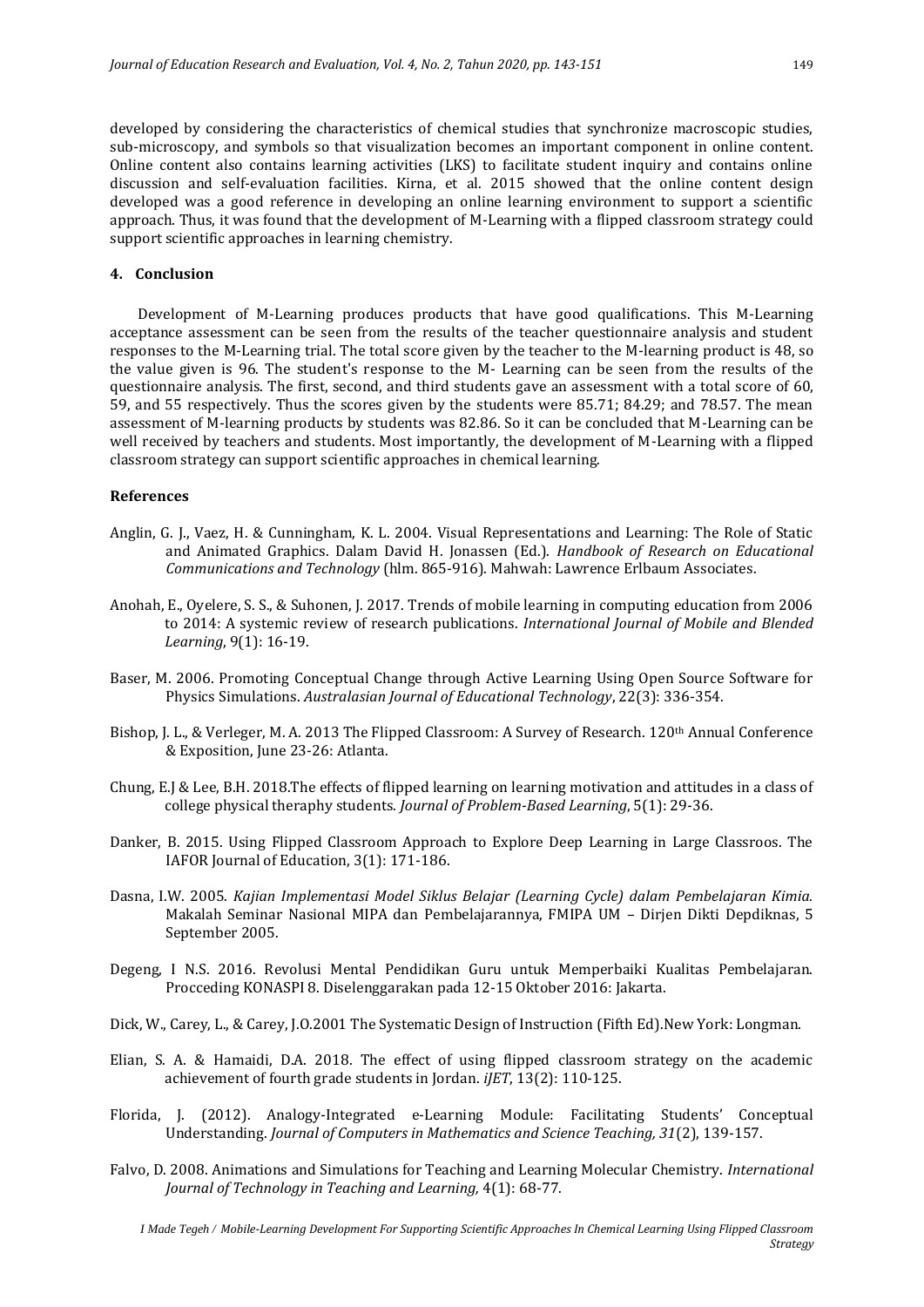- Garza, A. S. 2014.The Flipped Classroom Teaching Model and It's Use for Information Literacy Instruction. Communication in Information Literacy, 8(1):7-22.
- Given, B.K. 2002. Teaching to The Brain's Natural Learning System. Alexandria:ASCD
- Jong, D.D., Grundmeyer, T., & Anderson, C. 2018. Comparative study of elementary and secondary teacher perceptions of mobile technology in classrooms. *International Journal of Mobile & Blended Learning*, 10(1): 12-15.
- Kalyuga, S. 2007. Enhancing Instructional Efficiency of Interactive E-learning Environments: A Cognitive Load Perspective. *Educ Psychol Rev*, 19:387–399.
- Luther, A.C. 1994. Authoring Interactive Multimedia. Boston: AP Professional.
- Kirna. I M. 2004. *Penerapan Strategi Realita-Analogi-Diskusi Menggunakan Multimedia Untuk meningkatkan Kualitas Pemahaman Siswa SMA Kelas I Semester I tentang Materi dan Perubahan Materi*. Laporan Penelitian. Singaraja: STKIP Singaraja.
- Kirna, I M., Sukerti, M. & Suardana, N. 2007. *Pengembangan Model Pembelajaran Sains yang Berorientasi Konteks dan Struktur (Contextuals and Structure Oriented Learning) pada Kompetensi Dasar Kimia di SMP*. Laporan Penelitian Hibah Bersaing*,* Singaraja: Undiksha.
- Kirna, I M. 2009. Pengembangan Pemahaman Konseptual Kimia pada Pebelajar Pemula dengan Model Sinkronisasi Makroskopis dan Sub-mikroskopis Berbantuan Multimedia Interaktif, Laporan Penelitian Fundamental. Singaraja: Undiksha
- Kirna, I M. 2010. Integrasi Hypermedia dalam Strategi Siklus Belajar Untuk Meningkatkan Pemahaman Konsep Kimia Siswa SMP yang Memiliki Dua Gaya Belajar Berbeda. Laporan Hibah Doktor. Malang: PPS UM.
- Kirna, I M. 2012. IbM Kelompok Guru Kimia SMAN 1 Sukasada dan SMAN 2 Busungbiu. Laporan P2M : UNDIKSHA.
- Kirna, I M. 2012b. Pemanfaatan Multimedia Dalam Pembelajaran Menggunakan Model Siklus Belajar Pada Topik Asam-Basa. Proseding Seminar FMIPA II di UNDIKSHA, 30 Nopember 2012.
- Kirna, I M. 2013. Penerapan Strategi Problem Posing yang disampaikan secara Blended Learning pada Perkuliahan Chemical Bonding. Proseding Seminar Nasional FMIPA III di UNDIKSHA, 30 Nopember 2013.
- Kirna, I M., & Mahadewi, N.L.P.P. 2014. Pengembangan Konten Online untuk Mendukung Blended Learning pada Perkuliahan Kimia Kuantum Dasar. Laporan Penelitian HB Desentraisasi. Singaraja: UNDIKSHA.
- Kirna, I M., Sudria, I B.N., Tegeh, I M. 2015. Konten Online untuk Peningkatan Pemerataan Kualitas Proses dan Hasil Belajar Kimia SMA, Laporan Penelitian STRANAS Tahun I, Singaraja, UNDIKSHA.
- Leacock, T. L. & Nesbit, J. C. 2007. A Framework for Evaluating the Quality of Multimedia Learning Resources. *Educational Technology & Society*, 10 (2): 44-59.
- Lawson, A.E. 1995. *Science Teaching and the Development of Thinking.* California: Wadsworth Publishing Company.
- Maxcy, S. J. 2003. Pragmatic Threads in Mixed Methods Research in the Social Sciences: The Search for Multiple Mode of Inquiry and the End of the Phylosophy of Formalism. Dalam A. Tashakkori & C. Teddlie (Eds.). *HandBook of Mixed Methods in Social & Behavioral Research* (hlm. 51-89). London : SAGE Publications.